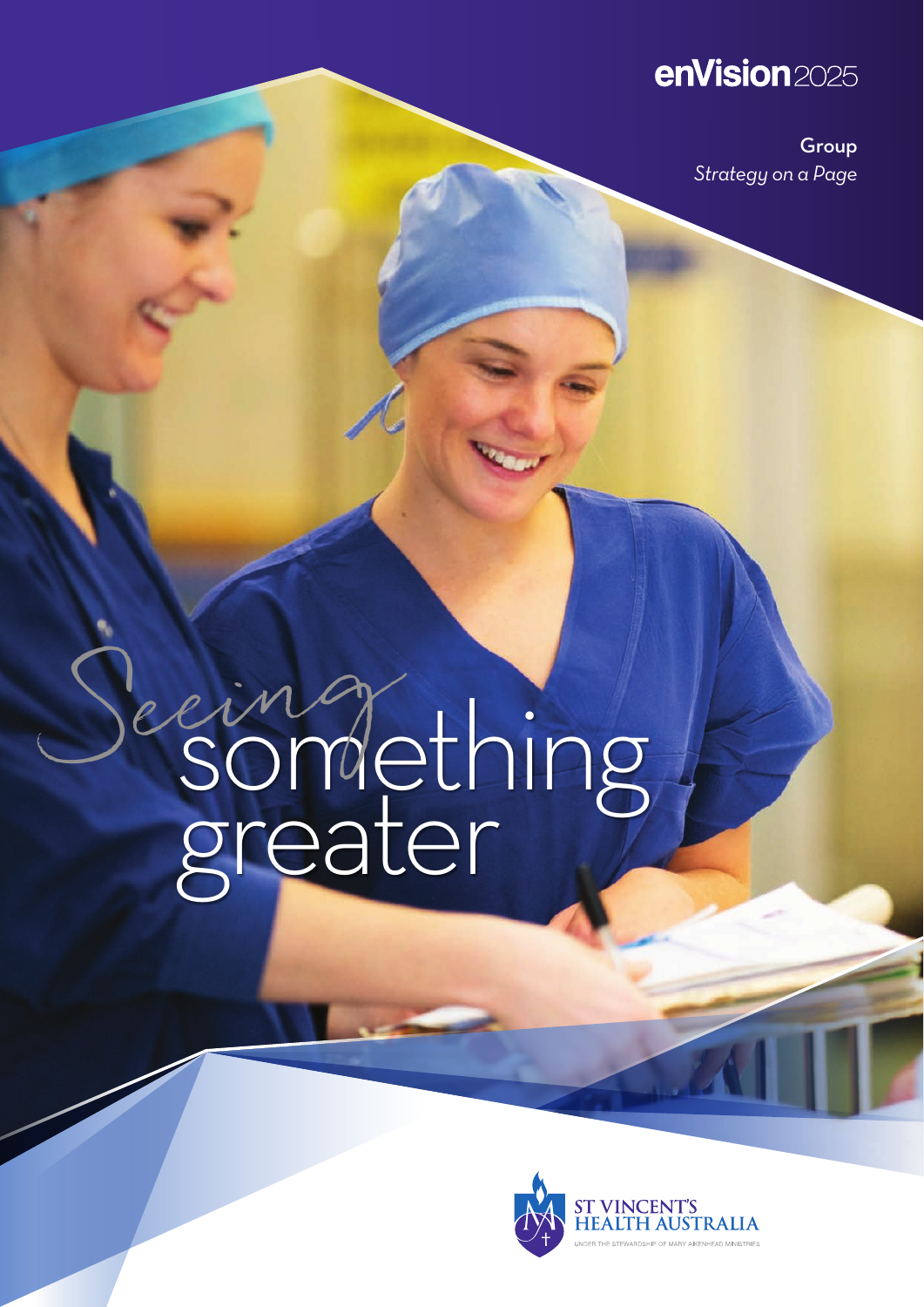#### As a Catholic health care service we bring God's love to those in need through the healing ministry of Jesus. We are especially committed to people who are poor or vulnerable.

We prioritise serving five key groups:

## **Our Focus**

// Mentally ill // Drug and alcohol addicted // Homeless // Aboriginal & Torres Strait Islanders // Prisoners

## **Public** Hospitals

// Centres of Excellence // Invest in existing facility growth // Expand footprint in growth corridors // Enabling partnerships

'One SVHA'

Keeping our people **safe**

## **Formation** in Catholic health and aged care

**Serving** and **advocating** for poor and vulnerable

We believe in the dignity of all people because each one is created in God's image. We are committed to justice and compassionate care for all.

## **Private** Hospitals

// Strengthen and grow existing hospitals by 500 beds **// Expand into strategic growth corridors** // Market leaders in private health // Operational effectivenes // Financial strength and flexibility

## **Aged Care**

// Expand to 15,000 places by 2025 // Grow to 5,000 places by 2020 // Seamless solution across continuum of care // Innovative and best practice models of delivery // Trusted members of the communities we serve

## **Creed**

#### **Vision**

We lead through research driven, excellent and compassionate health and aged care.

#### **Values**

// Compassion // Justice // Integrity // Excellence

## **Operational** Excellence

// Efficient facilities // Continuous productivity improvement





ST VINCENT'S<br>HEALTH AUSTRALIA

## **Research**

// Increase funding and publications // Strengthen collaboration with universities, co-located partners and between States // Mission-related research

 **Best People** in health and ageing

0

#### **Person**

#### Centred Care

// Respectful, compassionate, culturally safe & competent

## Clinical and **Research**

**Excellence** 

// Deliver best clinical outcomes

## Group Strategy

## **OUR** MISSION

## **SERVING** SOMETHING GREATER

 **SEEING**

## SOMETHING GREATER

#### **STRIVING** FOR SOMETHING GREATER